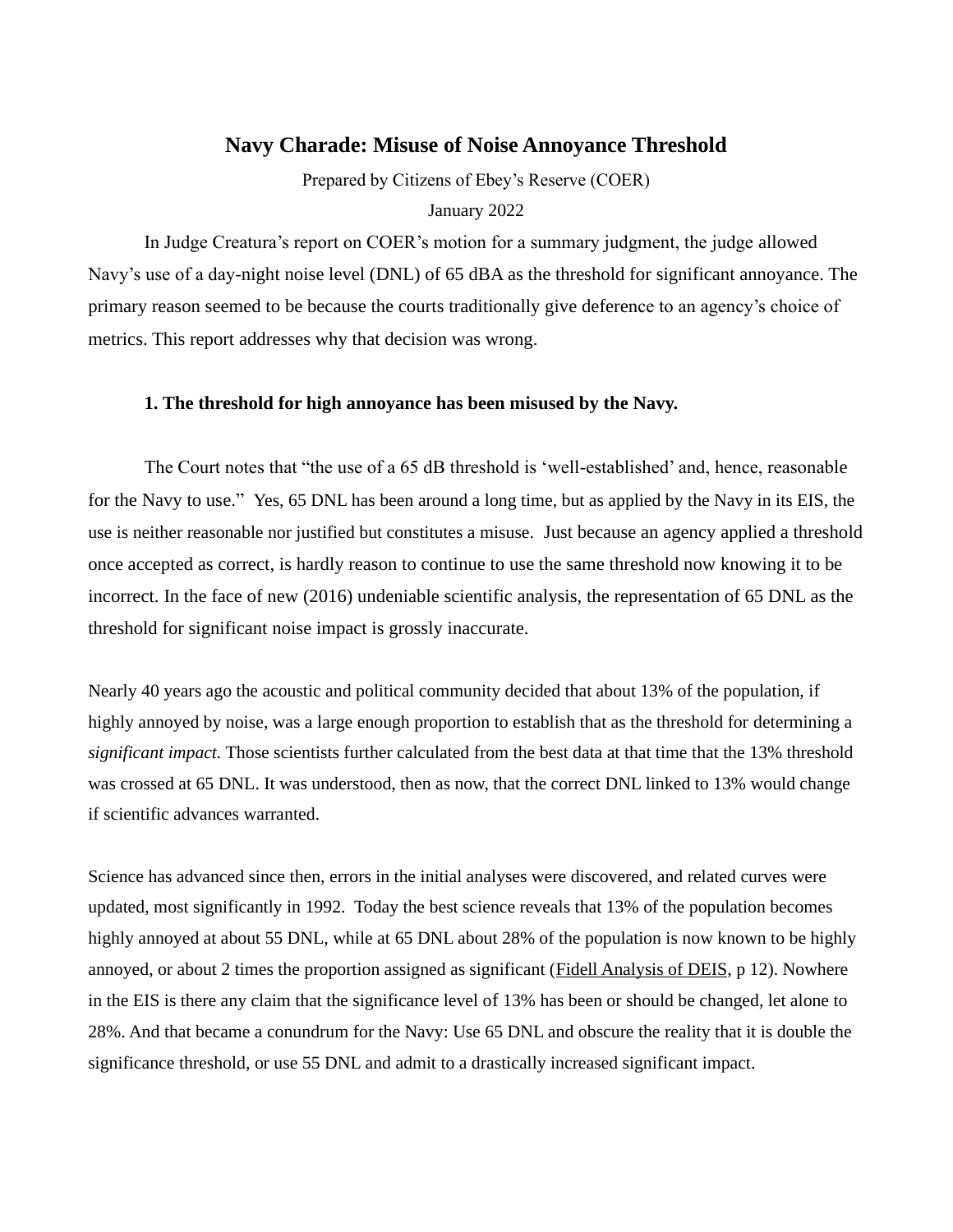The Navy decided on the former: obscure the science and use 65 DNL [FEIS, p 3-32]. So, the EIS iteratively and misleadingly portrays 65 DNL as the annoyance threshold representing 13% of the population<sup>*l*</sup>, when the actual proportion is nearly double that. Nowhere does the EIS forthrightly address that fact:

DoD recommends land use controls beginning at the 65 dB DNL level. Research has indicated that about 87 percent of the population is not highly annoyed [13%annoyed] by outdoor sound levels below 65 dB DNL (FICUN [Federal Interagency Committee on Urban Noise], 1980)... Therefore, the 65 dB DNL contour is used to help determine compatibility of military aircraft operations with local land use, particularly for land use surrounding airfields, and is the lower threshold for this analysis. [FEIS, p 3-18]

### **2. There is no scientific debate over 55 DNL.**

As noted by the Court, "it will not engage in a "battle of the experts" between plaintiffs and the Navy or to substitute the Court's own judgment for that of the Navy regarding the appropriate threshold." Fair enough. But, it cannot be overstated that there is no credible scientific debate over 55 DNL approximating the 13% significance threshold. The International Organization for Standardization's (ISO) is composed of top scientist from over 160 nations worldwide, including the U.S. That is a pretty substantial and scholarly group for the military to refute. Those scientists agreed in 2016 (ISO 1996- 1:2016) that FICON's 1992 modified Schultz curve (the Navy's choice for use) was seriously flawed, off two-fold. [\[Fidell Analysis of DEIS,](https://citizensofebeysreserve.com/Files/DEIS-Comments/FIDELL-COMMENTS-NAVY-DEIS.pdf) page 6]

The United States is a member of ISO, participated actively in the analyses conducted to revise this standard, and subscribes fully and without exception to it...ISO's 2016 dosage-response relationship is based on much more social survey information than was available in 1992, is specific to aircraft noise, and indicates that considerably greater percentages of the population are highly annoyed by aircraft noise than the 1992 'updated Schultz curve.' [[Fidell Analysis of DEIS](https://citizensofebeysreserve.com/Files/DEIS-Comments/FIDELL-COMMENTS-NAVY-DEIS.pdf), page 6]… At a DNL value of 65 dB, the FICON relationship underpredicts the prevalence of annoyance created by aircraft noise exposure by more than a factor of two. The now-superseded FICON relationship is plainly an incorrect and technically indefensible basis for any policy judgments purporting to define the significance of aircraft noise impacts. [[Fidell](https://citizensofebeysreserve.com/Files/DEIS-Comments/FIDELL-COMMENTS-NAVY-DEIS.pdf)  [Analysis of DEIS](https://citizensofebeysreserve.com/Files/DEIS-Comments/FIDELL-COMMENTS-NAVY-DEIS.pdf), page 8]

In fact, the Navy does not refute ISO. Nowhere in the EIS is there mention of any scientist raising issue with ISO 1996-1:2016. The EIS even shows the same curve (FEIS Figure A-9, page A.1-26) that Dr. Fidell presented ([Fidell Analysis of DEIS](https://citizensofebeysreserve.com/Files/DEIS-Comments/FIDELL-COMMENTS-NAVY-DEIS.pdf), Figure 4, page 9), but does not expound beyond that. Instead,

<sup>1</sup> For example, FEIS Table 4.17-1 (page 4-484) examines "Noise Associated with Aircraft (**Significant noise impact** from proposed Growler operations at the NAS Whidbey Island complex)" and proceeds to examine the numbers of people within the 65 DNL contour. Also, on page 3-32: "Consistent with this guidance, 65 dB DNL is used to show areas with potential for high annoyance in this analysis." Also on page 3-115: "Areas of significant noise exposure are those in which noise levels are 65 dB DNL or higher (FICUN, 1980)."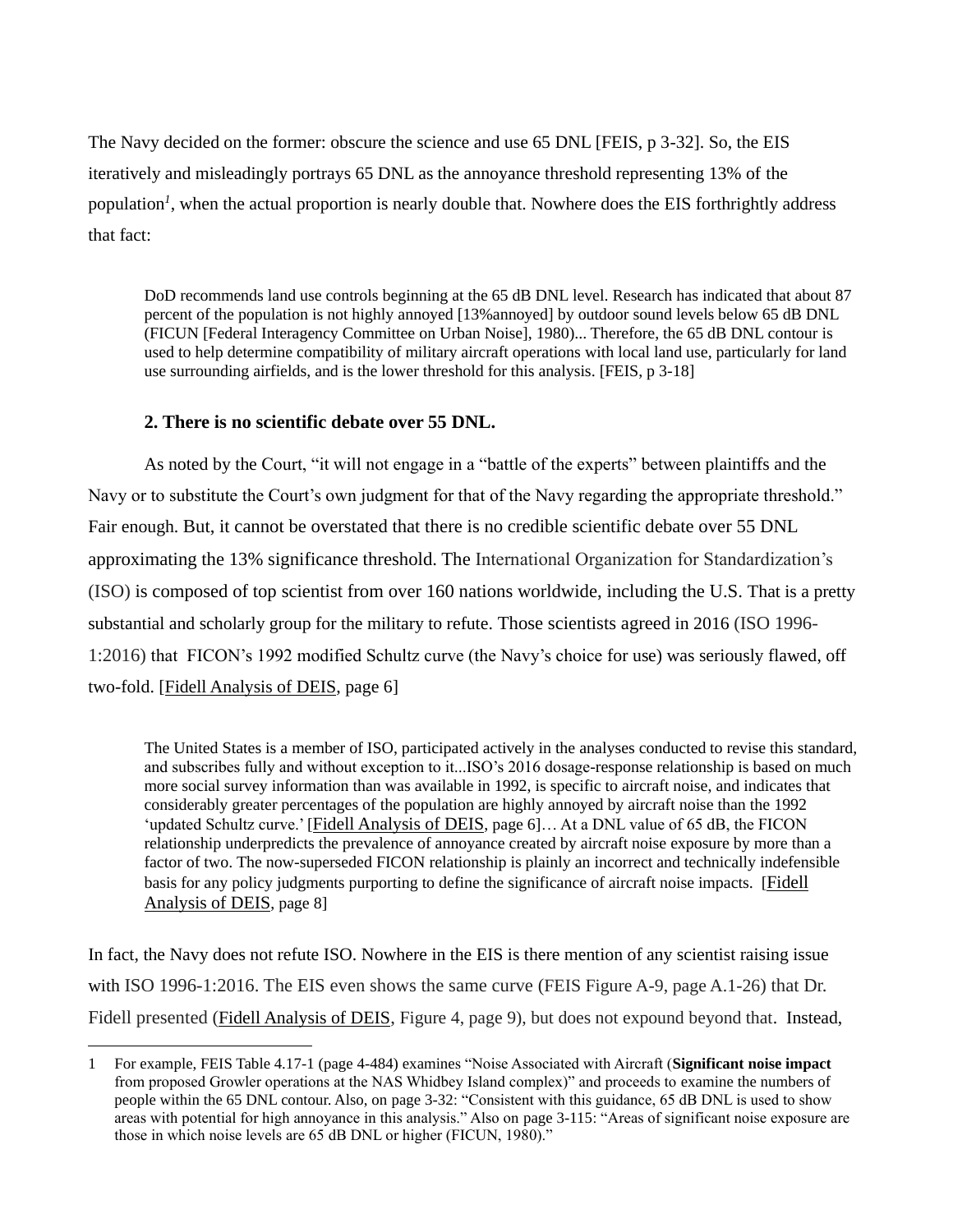the EIS is entirely silent, perhaps because the Navy knew it could not discredit them. So, instead, it selected a strategy of obfuscation and muddling by droning on with page after page of outdated annoyance curve comparisons, obsolete 1980s and 1990s studies [FEIS, pages A1-21 to -25], an ongoing and as-yet unpublished FAA study, and lengthy discourse on other metrics related to examining annoyance, e.g., "*step-change* and *hyperacusis*" [FEIS, p A1-26 to 28] and "*community tolerance level (Lct)*," [FEIS, p A1-25]. None of those pages addressed the elephant in the room: the ISO 1996-1:2016 findings on 55 DNL. That tangled history, while it may have confused public understanding, does not undo or hide the scientific reality that 55 DNL equates to the accepted 13% significant impact threshold. As Dr. Fidell noted, "The dated boilerplate text of [FEIS] Appendix A.1 mis-states and mis-informs readers of the Navy's EIS about the relationship between aircraft noise exposure and the prevalence of a consequential degree of aircraft noise-induced annoyance." [\[Fidell Comments on FEIS,](https://citizensofebeysreserve.com/wp-content/uploads/2022/02/Fidell-comments-for-COER-of-3-December-2018-1.pdf) page 1]

Having wisely withdrawn from any outright disagreement with ISO 1996-1:2016, the Navy's only remaining option for justification was to flag that the FAA uses 65 DNL and that, somehow, that establishes a fair-use precedence, presumably in perpetuity. As the Court notes, the Navy "acknowledged that public comments challenged the use of the 65 dB threshold (*see* GRR 150252–53) but ultimately concluded that it would use the 65 dB threshold, anyway, as that threshold was consistent with federal usage." [\[Fidell Analysis of DEIS,](https://citizensofebeysreserve.com/Files/DEIS-Comments/FIDELL-COMMENTS-NAVY-DEIS.pdf) page 1; FEIS page 3-25] While the FAA may be struggling with the legitimate complexities related to policy-level application of the 55-DNL significance threshold, FAA policy is not bound to follow the *best available science* constraints required for an EIS under NEPA. The Navy, however, is constrained. And, ISO 1996-1:2016 is the *best available science*.

#### **3. Deference to agency choice of metric does not trump best available science.**

The Court concedes that "[A]gencies are permitted to determine a threshold of significance for noise impacts. *Save Strawberry Canyon v. U.S. Dep't of Energy*, ' 830 F. Supp. 2d 737, 749 (N.D. Cal. 2011)." That permission, however, does not provide liberty to portray a discredited and invalidated significance threshold (i.e.,  $65$  DNL = 13%) as though it were actually valid. Nor does that permission afford the Navy the liberty to override NEPA requirements that agencies use the best available science, as opposed to inaccurate molded-over science, or whatever science best suits their interests. This did not slip past Dr. Fidell's keen eye, who noted that the misinformation presented in the EIS "directly contradicts and makes a mockery of the Navy's claim that '*…this EIS uses the best available science as required*